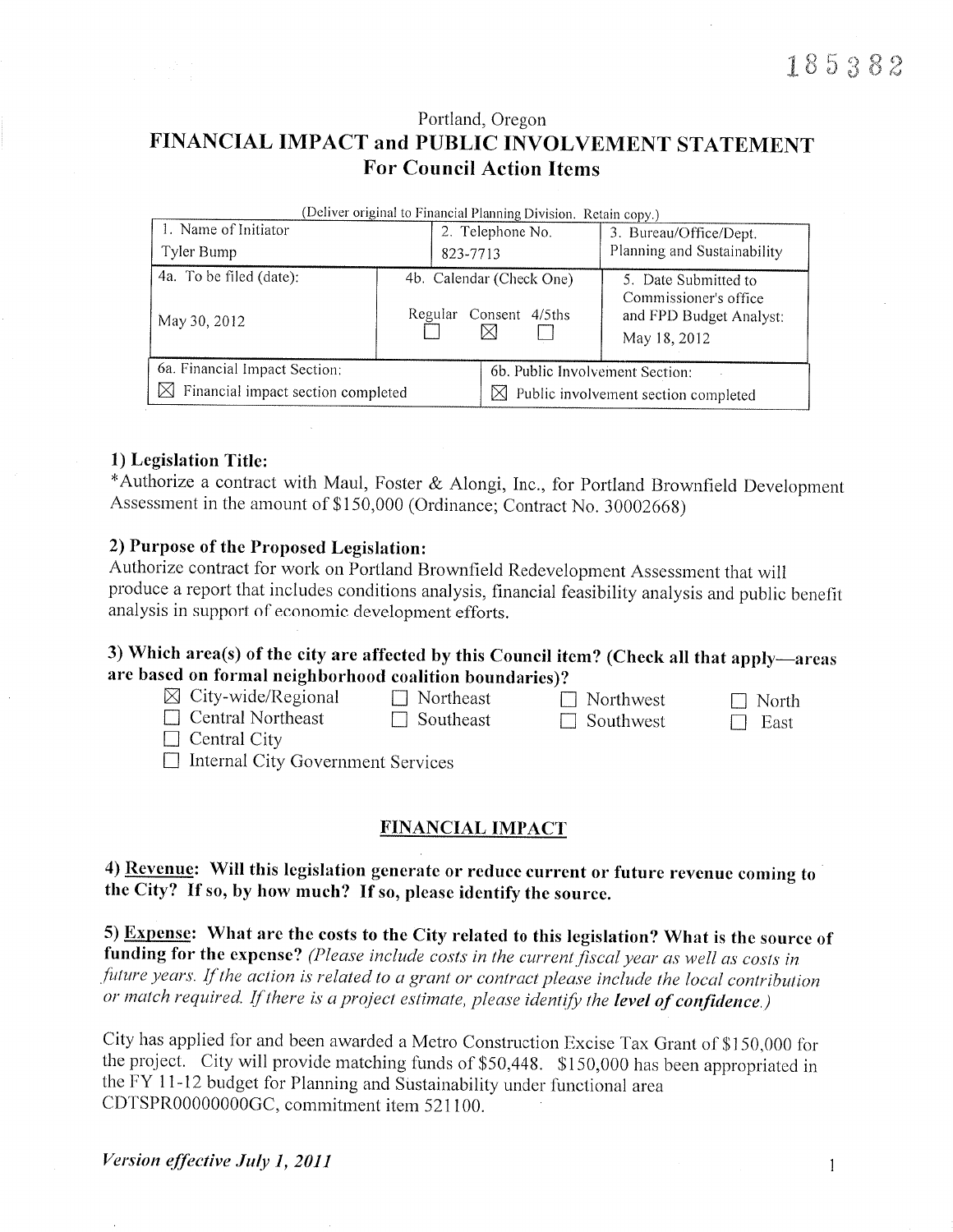#### **6) Staffing Requirements:**

- Will any positions be created, eliminated or re-classified in the current year as a result of this legislation? (If new positions are created please include whether they will be part-time, full-time, limited term, or permanent positions. If the position is limited term please indicate the end of the term.) None.
- Will positions be created or eliminated in *future years* as a result of this legislation?  $\bullet$ None.

## (Complete the following section only if an amendment to the budget is proposed.)

7) Change in Appropriations (If the accompanying ordinance amends the budget please reflect the dollar amount to be appropriated by this legislation. Include the appropriate cost elements that are to be loaded by accounting. Indicate "new" in Fund Center column if new center needs to be created. Use additional space if needed.)

| Fund | Fund<br>Center | Commitment<br>Item | Functional<br>Area | Funded<br>Program | Grant <sup>1</sup> | <b>Sponsored</b><br>Program | Amount |
|------|----------------|--------------------|--------------------|-------------------|--------------------|-----------------------------|--------|
|      |                |                    |                    |                   |                    |                             |        |
|      |                |                    |                    |                   |                    |                             |        |
|      |                |                    |                    |                   |                    |                             |        |
|      |                |                    |                    |                   |                    |                             |        |

## [Proceed to Public Involvement Section - REQUIRED as of July 1, 2011]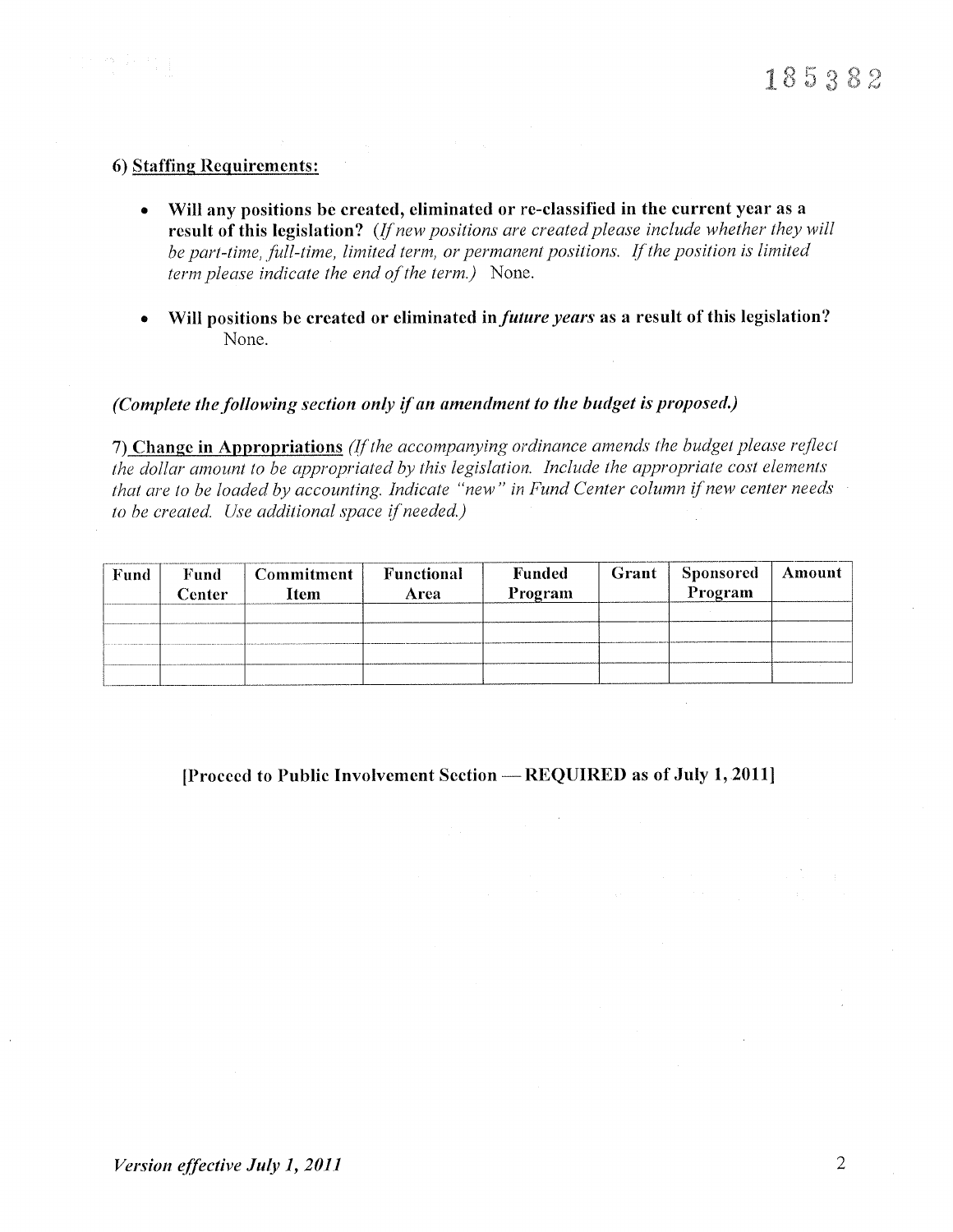#### **PUBLIC INVOLVEMENT**

## 8) Was public involvement included in the development of this Council item (e.g. ordinance, resolution, or report)? Please check the appropriate box below:

 $\Box$  YES: Please proceed to Question #9.

 $\boxtimes$  NO: Please, explain why below; and proceed to Question #10.

The City's procurement rules require contracts over \$100,000 to be authorized by City Council.

9) If "YES," please answer the following questions:

a) What impacts are anticipated in the community from this proposed Council item?

b) Which community and business groups, under-represented groups, organizations, external government entities, and other interested parties were involved in this effort, and when and how were they involved?

c) How did public involvement shape the outcome of this Council item?

d) Who designed and implemented the public involvement related to this Council item?

e) Primary contact for more information on this public involvement process (name, title, phone, email):

10) Is any future public involvement anticipated or necessary for this Council item? Please describe why or why not.

The contractor's work will be discussed publicly at meetings of the City's Brownfield Advisory Group and the final report will be presented at public proceedings and on the Web.

| Susan Anderson<br><b>AND MORE TO</b> | ----- | 17 | W |
|--------------------------------------|-------|----|---|
|                                      |       |    |   |

BUREAU DIRECTOR (Typed name and signature)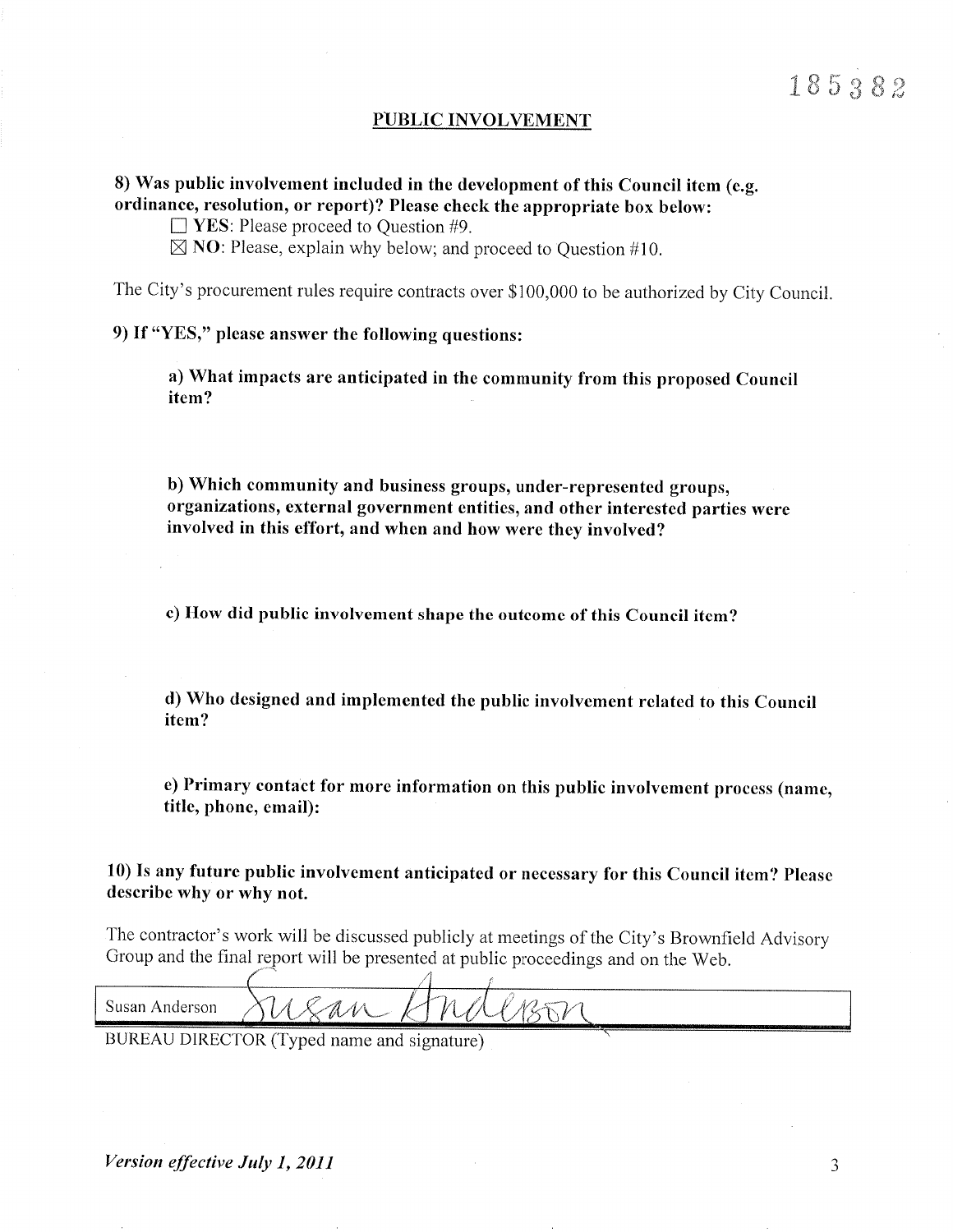

Bureau of Planning and Sustainability Innovation. Collaboration. Practical Solutions.

# MEMO

DATE: May 16, 2012

TO: Mayor Sam Adams Susan Anderson, Director FROM:

- $\mathbf{1}$ . Ordinance Title: \*Authorize a contract with Maul, Foster & Alongi, Inc., for Portland Brownfield Development Assessment in the amount of \$150,000 (Ordinance; Contract No. 30002668)
- 2. Contact: Tyler Bump, Economic Planner, 823-7713
- 3. Requested Council Date: May 30, 2012
- 4.  $\boxtimes$  Consent Agenda Item Regular Agenda Item
	- $\boxtimes$  Emergency Item (explain below)  $\Box$  Non-Emergency Item

Immediate passage allows necessary work.

- 5. Purpose of Agenda Item: Authorize contract for work on Portland Brownfield Redevelopment Assessment that will produce a report that includes an inventory and conditions analysis. financial feasibility analysis and public benefit analysis in support of economic development efforts.
- 6. History of Agenda Item/Background: The City applied to Metro for a CET Planning Grant to perform the Portland Brownfield Redevelopment Assessment. The goal of the project is to assess market feasibility needs and actions to approach full redevelopment of Portland's brownfields in 25 years. The project has been developed to inform short-and long-term actions set out in the Portland Plan and Comprehensive Plan update proceedings, as well as complement brownfield redevelopment implementation efforts at the state, regional and local levels. The project is to be organized into four deliverables: Inventory and Conditions Analysis; Financial Feasibility Analysis; Public Benefits Analysis; Recommendations and Executive Summary.
- 7. Legal Issues: The City is sharing equally with Metro the risk of a successful appeal of Construction Excise Tax (CET) grant program. OMF and the City Attorney's Office reviewed and approved the application proposal.



City of Portland, Oregon | Bureau of Planning and Sustainability | www.portlandonline.com/bps 1900 SW 4th Avenue, Suite 7100, Portland, OR 97201 | phone: 503-823-7700 | fax: 503-823-7800 | tty: 503-823-6868